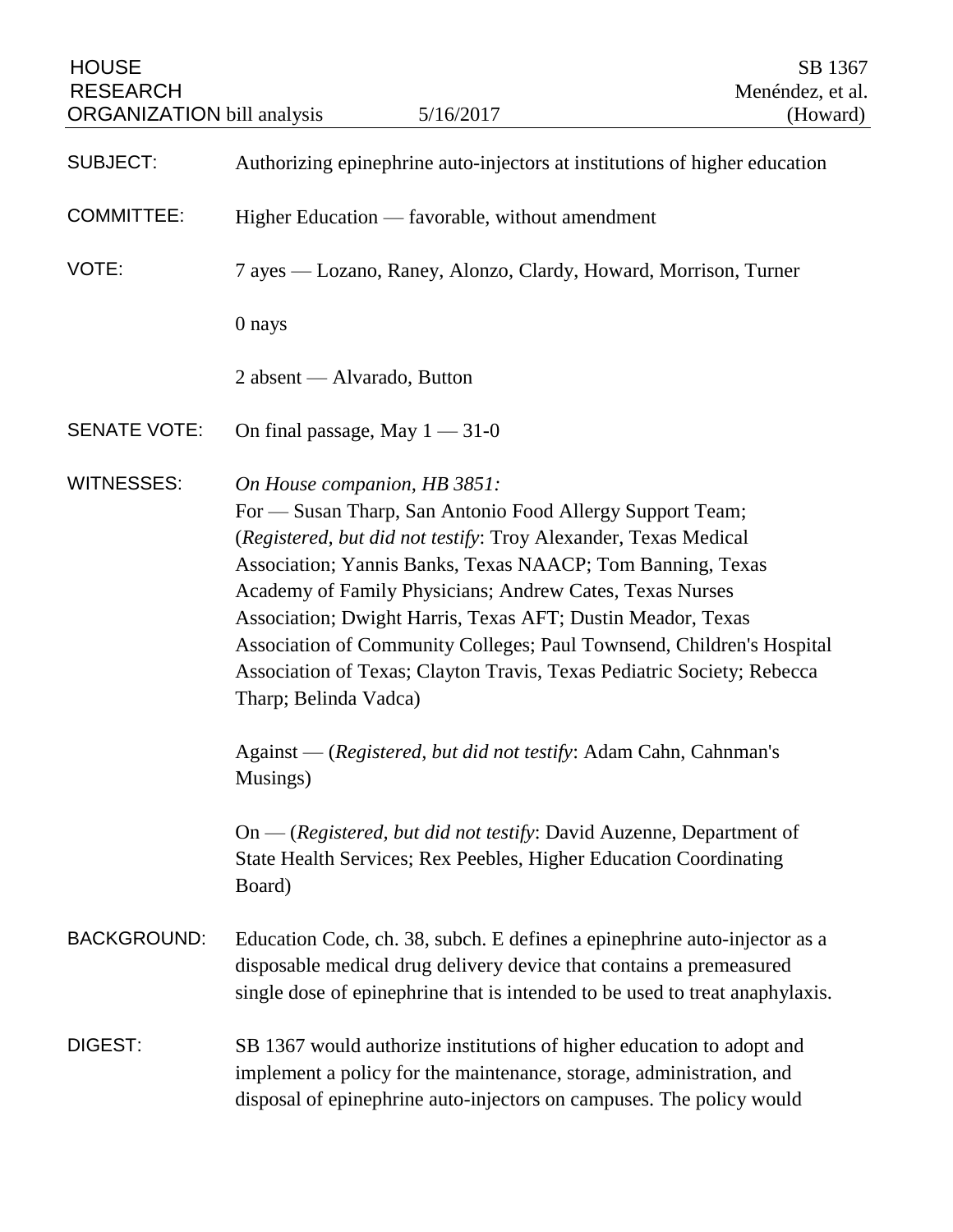## SB 1367 House Research Organization page 2

require that personnel or volunteers who were authorized and trained be allowed to administer an epinephrine auto-injector to a person who was believed to be experiencing anaphylaxis on campus. The policy could allow for those personnel or volunteers to perform the same service for a person in shock at an off-campus event or while in transit to an offcampus event sponsored by the institution.

After consulting with an advisory committee on the administration of epinephrine auto-injectors established by the bill, the commissioner of state health services would be required to adopt rules on their maintenance, storage, administration, and disposal to include:

- the number of epinephrine auto-injectors available at each campus;
- the process to check the inventory of epinephrine auto-injectors for expiration and replacement; and
- the amount of training required for personnel or volunteers to administer an epinephrine auto-injector.

The supply of epinephrine auto-injectors on campus would have to be stored in a secure location and accessible to authorized and trained personnel or volunteers. The bill also would require an institution to issue a report within 10 days of the administration of an epinephrine autoinjector to the physician who prescribed the epinephrine auto-injector and the commissioner of state health services. The report would be required to include:

- the age of the person who was administered the epinephrine;
- whether the person who received the epinephrine shot was a student, a personnel member, or a visitor;
- the physical location where the epinephrine auto-injector was administered;
- the number of doses of epinephrine auto-injector administered;
- the title of the person who administered the epinephrine autoinjector; and
- any other information required by the commissioner of state health services.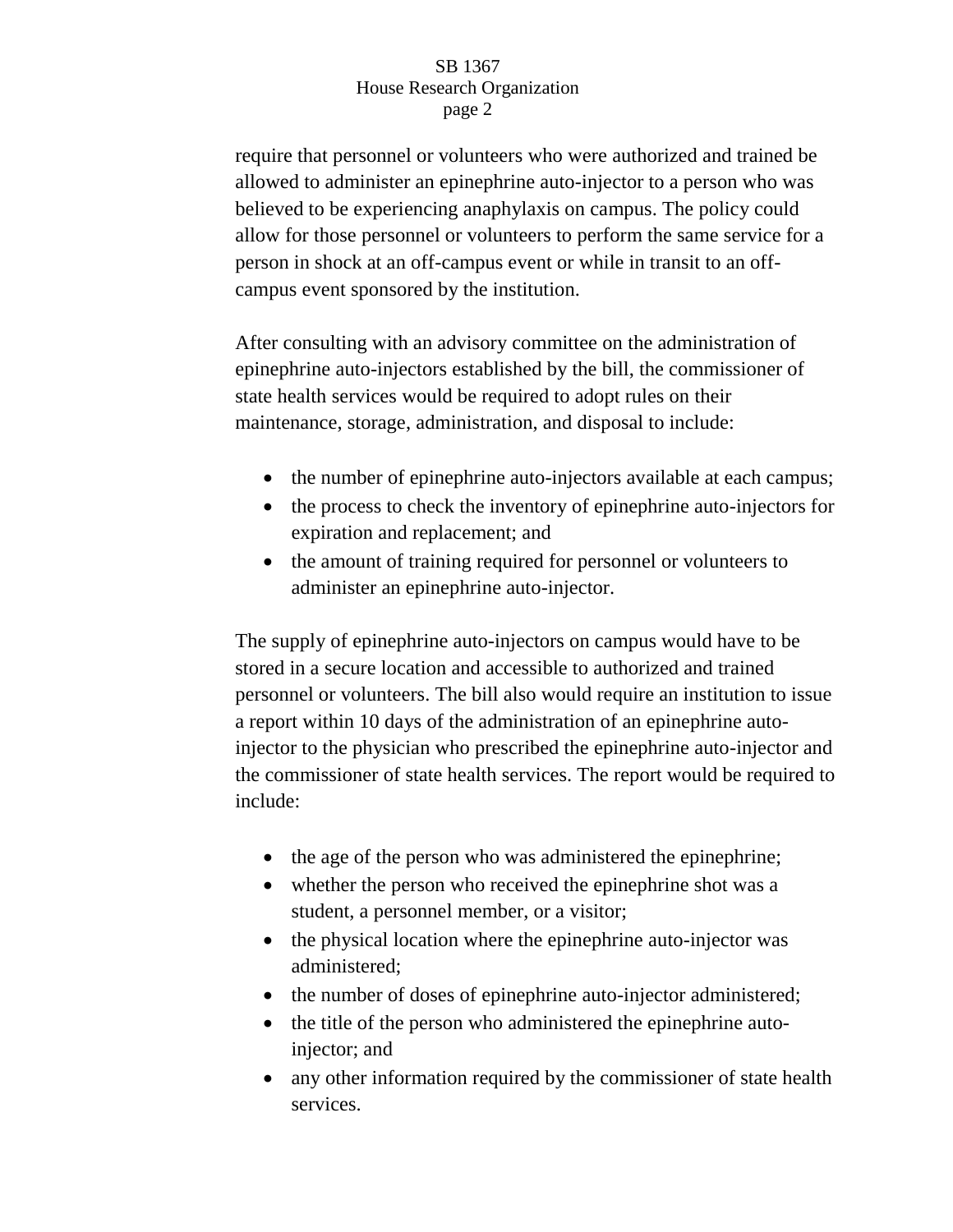## SB 1367 House Research Organization page 3

The bill would require an institution that adopted a policy on administering an epinephrine auto-injector to have personnel or volunteers who were authorized and trained for that purpose. Institutions would have to provide annual training in a formal session or through online education on:

- recognizing the signs and symptoms of anaphylaxis;
- administering an epinephrine auto-injector;
- implementing emergency procedures, if necessary, after administering an epinephrine auto-injector; and
- properly disposing of used or expired epinephrine auto-injectors.

The bill would authorize a physician to prescribe epinephrine autoinjectors in the name of the institution and provide a standing order to administer the epinephrine auto-injectors that was not patient-specific and not covered by an established physician-patient relationship. The bill would authorize a pharmacist to dispense epinephrine auto-injectors without requiring information about the user.

A person who in good faith acted or failed to act under the bill's provisions would be provided immunity from civil or criminal liability or disciplinary action.

The commissioner of state health services would be required to adopt rules for the implementation of the provisions contained in the bill. An institution could accept gifts, grants, donations, and federal funds for the maintenance, storage, administration, and disposal of epinephrine autoinjectors on campus.

The bill would take effect September 1, 2017, and would apply beginning in the 2018 spring semester.

**SUPPORTERS** SAY: SB 1367 would allow institutions of higher education to adopt policies for epinephrine auto-injectors, which are already in use at public schools. This would allow for the administration of life-saving medication to